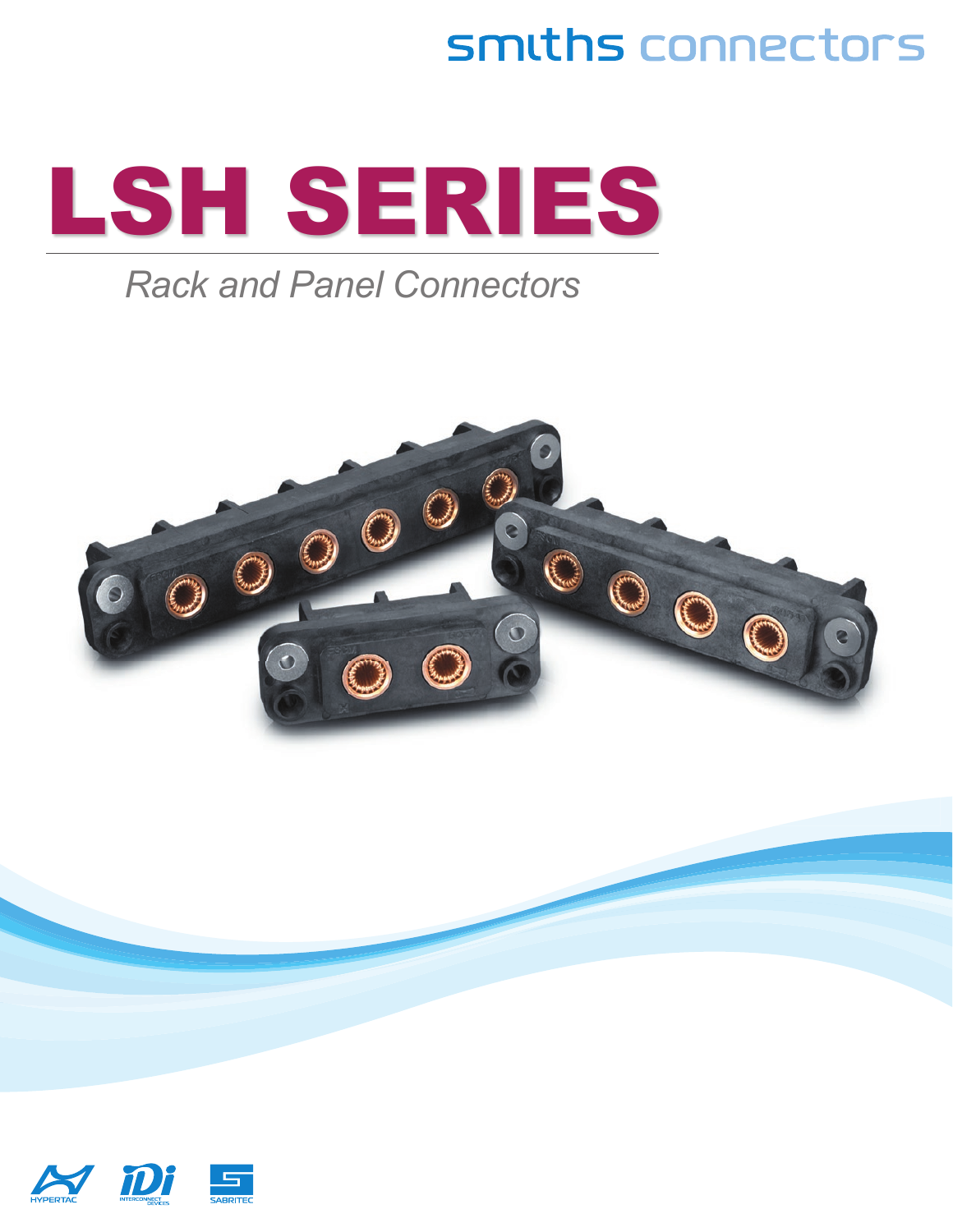#### FEATURES & BENEFITS

- **► 200 A per contact**
- **► 1 to 6 contacts**
- **► Low mating forces**
- **► Polyphenylene sulfide (PPS) insulators**
- **► Radial float 0.049" (1.25 mm)**
- **► 0.241" (6.12mm) contacts**
- **► Threaded terminals**
- **► Single row 0.925" (23.50mm) pitch**
- **► Blind mate capability**

The LSH rack and panel connector from Smiths Connectors is deployed across many different market segments including aerospace, automotive, industrial, test & measurement, and mass transit. The foundation upon which the LSH is built is the leading-edge Hypertac® hyperboloid technology. This world class interconnect technology ensures LSH connectors are immune to shock, vibration and fretting. In addition, it features the low insertion and extraction forces that are a catalyst for easy mating. The LSH Series delivers customers a life cycle that can be maintained for 100,000+ mating cycles and at an extremely low cost of ownership.

## **technical characteristics**

| <b>Number of Rows/Ways</b>  | 1 Row                |
|-----------------------------|----------------------|
| <b>Pitch</b>                | $0.925$ " (23.50 mm) |
| <b>Contact Positions</b>    | 1 to 6               |
| <b>Contact Termination</b>  | Threaded             |
| <b>Nominal Current</b>      | 200 A per contact    |
| <b>Nominal Pin Diameter</b> | $0.241$ " (6.12 mm)  |
| <b>Resistance</b>           | $< 0.10$ milliohms   |
| <b>Contact Life Cycles</b>  | 100,000              |

#### **MECHANICAL & ENVIRONMENTAL**

| <b>Contact Style/Termination</b> | Threaded                             |
|----------------------------------|--------------------------------------|
| <b>Operating Temperature</b>     | -55 $^{\circ}$ to 125 $^{\circ}$ C . |
| <b>Extraction Force</b>          | 80 to 160 oz. max per contact        |

#### **MATERIALS & FINISHES**

| <b>Insulator</b>       | Polyphenylene sulfide (PPS) |
|------------------------|-----------------------------|
| <b>Contact</b>         | Beryllium copper            |
| <b>Contact Plating</b> | Gold over nickel            |

#### **ELECTRICAL**

| <b>Current Rating</b>        | 200 A per contact                     |
|------------------------------|---------------------------------------|
| <b>DWV</b>                   | 3,000 V RMS                           |
| <b>Breakdown Voltage</b>     | 4.000 V RMS                           |
| <b>Insulation Resistance</b> | > 10 <sup>6</sup> megaohms at 500 VDC |

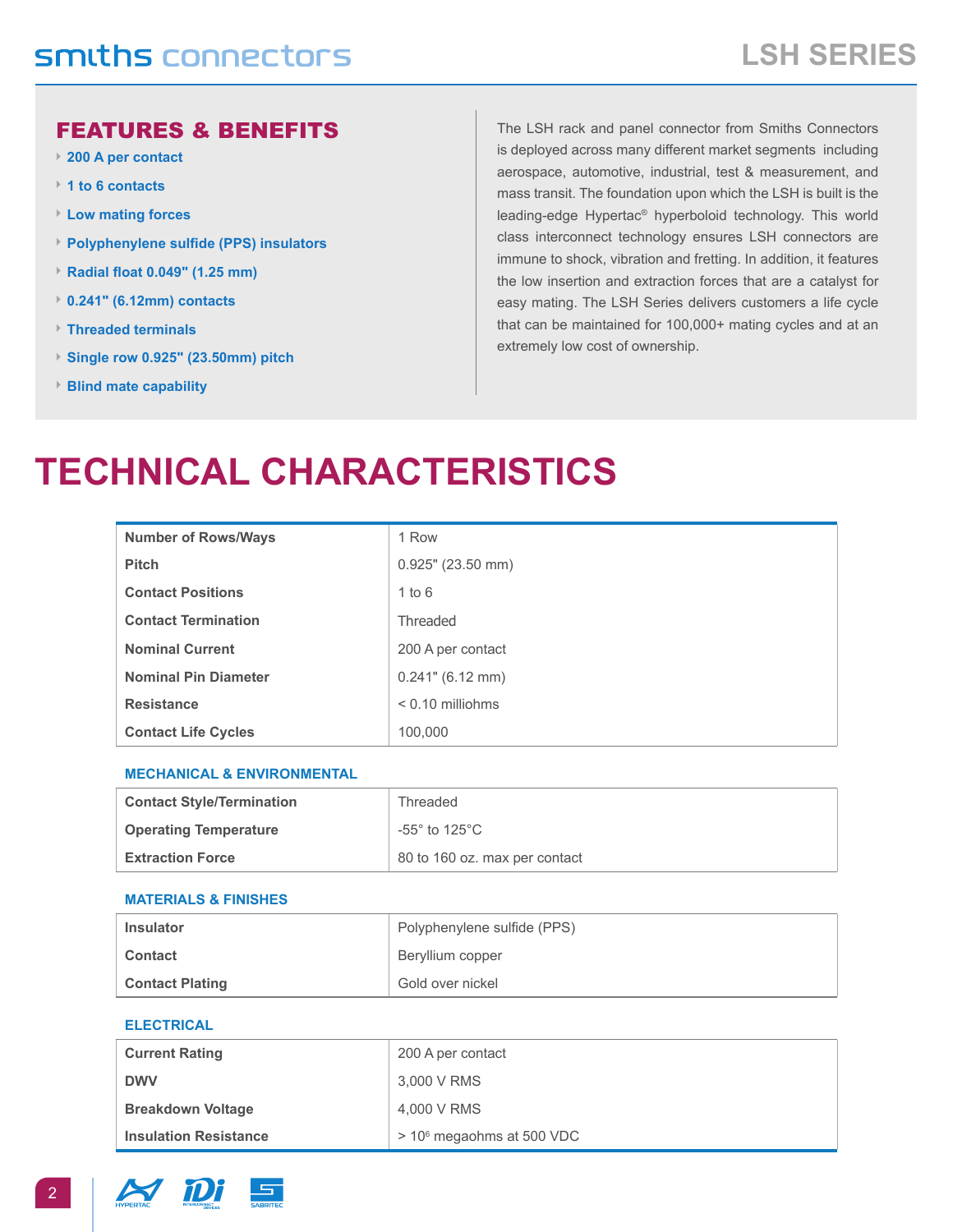# DIMENSIONS

### **► Connector Dimensions**







| <b>NUMBER OF CONTACTS</b> | A              | в              | C              |
|---------------------------|----------------|----------------|----------------|
|                           | 1.752 [44.50]  | 2.342 [59.50]  | 1.161 [29.50]  |
| 2                         | 2.677 [68.00]  | 3.268 [83.00]  | 2.087 [53.00]  |
| 3                         | 3.602 [91.50]  | 4.193 [106.50] | 3.012 [76.50]  |
| 4                         | 4.528 [115.00] | 5.118 [130.00] | 3.937 [100.00] |
| 5                         | 5.453 [138.50] | 6.043 [153.50] | 4.862 [123.50] |
| 6                         | 6.378 [162.00] | 6.969 [177.00] | 5.787 [147.00] |

### **► Mounting Dimensions**



As seen from wiring side of plug and mating side of receptacle